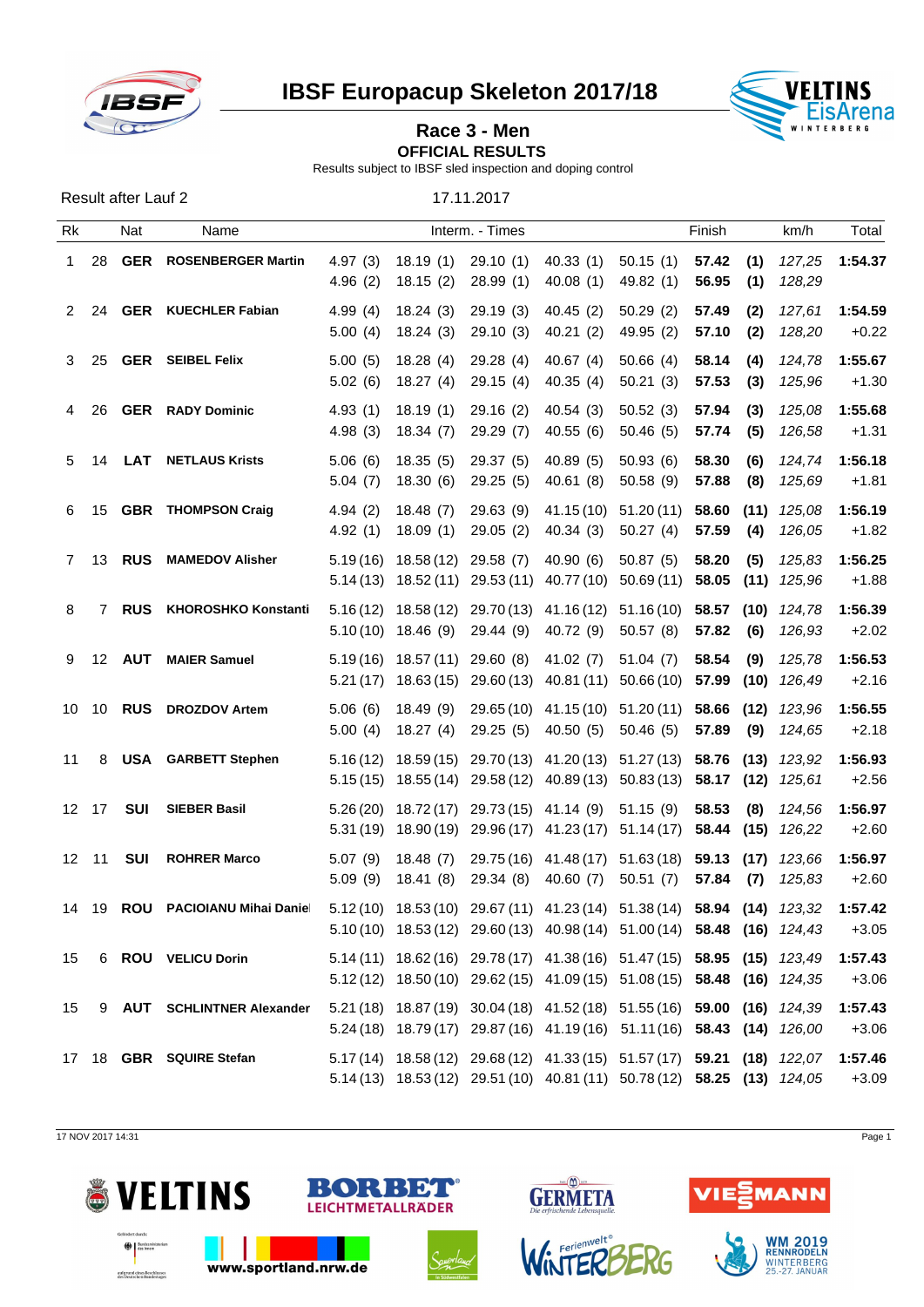

**IBSF Europacup Skeleton 2017/18 VELTINS** 



## **Race 3 - Men OFFICIAL RESULTS**

Results subject to IBSF sled inspection and doping control

| Result after Lauf 2 | 17.11.2017 |  |
|---------------------|------------|--|

| <b>Rk</b> |                | Nat | Name                                                                                                      |                    | Interm. - Times |                                         |                                                                                                                                                    | Finish |     | km/h            | Total              |
|-----------|----------------|-----|-----------------------------------------------------------------------------------------------------------|--------------------|-----------------|-----------------------------------------|----------------------------------------------------------------------------------------------------------------------------------------------------|--------|-----|-----------------|--------------------|
|           | 18 20          |     | <b>POL</b> JAKOBCZYK Michal                                                                               | 5.06(6)<br>5.07(8) |                 | 18.44 (6) 29.51 (6) 41.02 (7) 51.04 (7) | 18.70(16) 29.99(19) 41.51(19) 51.64(19) 59.12 (19) 123,88                                                                                          | 58.48  | (7) | 124,95          | 1:57.60<br>$+3.23$ |
|           |                |     | 19 30 FRA DEFAYET Lucas                                                                                   |                    |                 |                                         | 5.18 (15) 18.83 (18) 30.10 (19) 41.67 (19) 51.80 (19) 59.43<br>5.16(16) 18.80(18) 29.97(18) 41.39(18) 51.45(18) 58.91 (18) 124,05                  |        |     | $(19)$ $122,24$ | 1:58.34<br>$+3.97$ |
| 20        | $\overline{1}$ |     | <b>SLO LORENCIC Denis</b>                                                                                 |                    |                 |                                         | 5.39 (24) 19.01 (21) 30.18 (20) 41.83 (20) 52.02 (20) 59.62 (20) 122,65<br>5.37 (20) 18.98 (20) 30.12 (20) 41.64 (20) 51.76 (20) 59.31 (20) 123,32 |        |     |                 | 1:58.93<br>$+4.56$ |
|           |                |     | 21 16 USA IVANOV Alex                                                                                     |                    |                 |                                         | 5.37 (23) 19.08 (22) 30.37 (22) 42.06 (22) 52.18 (21) 59.67 (21) 123,49                                                                            |        |     |                 | 59.67              |
| 22        | 2              |     | <b>ROU</b> ENACHE Mihail Sebastia 5.35 (22) 19.20 (24) 30.51 (24) 42.22 (23) 52.33 (22) 59.79 (22) 124,82 |                    |                 |                                         |                                                                                                                                                    |        |     |                 | 59.79              |
| 23 27     |                | ITA | <b>MULASSANO Ferdinand</b>                                                                                |                    |                 |                                         | 5.23 (19) 18.91 (20) 30.20 (21) 42.05 (21) 52.42 (23) 1:00.08 (23) 121,95 1:00.08                                                                  |        |     |                 |                    |
| 24        | 5              |     | POL POLYVACH VLADYSLA\ 5.34 (21) 19.11 (23) 30.46 (23) 42.30 (24) 52.59 (24) 1:00.21 (24) 121,90 1:00.21  |                    |                 |                                         |                                                                                                                                                    |        |     |                 |                    |
| 25 21     |                |     | <b>SUI</b> GOLDMANN Maximilian                                                                            |                    |                 |                                         | 5.58 (25) 19.32 (26) 30.59 (25) 42.47 (26) 52.75 (25) 1:00.35 (25) 122,44 1:00.35                                                                  |        |     |                 |                    |
|           |                |     | 26 22 NED ZEEGERS Bram                                                                                    |                    |                 |                                         | 5.70 (28) 19.49 (28) 30.82 (28) 42.64 (28) 52.92 (28) 1:00.58 (26) 121,62 1:00.58                                                                  |        |     |                 |                    |
| 27        | 3              |     | <b>BUL BANGIEV Marin</b>                                                                                  |                    |                 |                                         | 5.60 (26) 19.34 (27) 30.64 (26) 42.45 (25) 52.89 (26) 1:00.68 (27) 120,08 1:00.68                                                                  |        |     |                 |                    |
| 28        | -29            |     | <b>ESP BELLVER CATALAN Ser</b>                                                                            |                    |                 |                                         | 5.60 (26) 19.31 (25) 30.67 (27) 42.51 (27) 52.89 (26) 1:00.70 (28) 119,88 1:00.70                                                                  |        |     |                 |                    |
| 29        |                |     | 4 AUS JACKSON Nathan                                                                                      |                    |                 |                                         | 5.75 (29) 19.72 (29) 31.19 (29) 43.06 (29) 53.33 (29) 1:00.89 (29) 122,11 1:00.89                                                                  |        |     |                 |                    |
|           | 30 23          |     | <b>BEL FREELING Colin</b>                                                                                 |                    |                 |                                         | 6.17 (30) 20.38 (30) 32.17 (30) 44.80 (30) 55.68 (30) 1:03.86 (30) 115,71 1:03.86                                                                  |        |     |                 |                    |

30 sleds entered 30 sleds ranked 0 sleds disqualified

17 NOV 2017 14:31 Page 2







WINTERBERG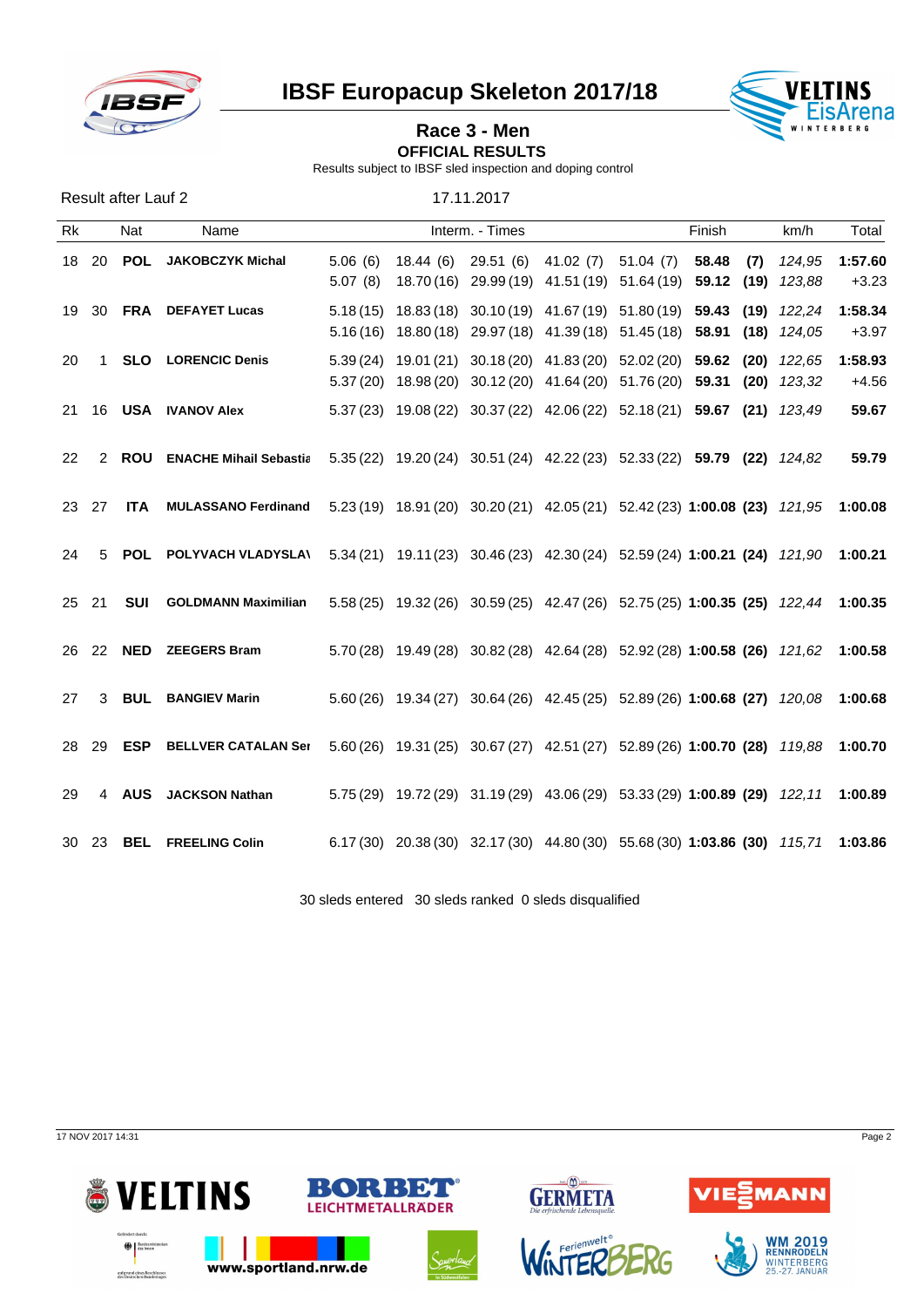

**IBSF Europacup Skeleton 2017/18 VELTINS** 



## **Race 3 - Women**

**OFFICIAL RESULTS** 

Results subject to IBSF sled inspection and doping control

| Result after Lauf 2 | 17.11.2017 |
|---------------------|------------|
|                     |            |

| Rk           |              | Nat      | Name                          |                    |                                          | Interm. - Times                           |                                                                                                                                                        |                                    | Finish              |             | km/h                | Total              |
|--------------|--------------|----------|-------------------------------|--------------------|------------------------------------------|-------------------------------------------|--------------------------------------------------------------------------------------------------------------------------------------------------------|------------------------------------|---------------------|-------------|---------------------|--------------------|
| $\mathbf{1}$ |              |          | 7 GBR CROWLEY Brogan          | 5.40(1)            |                                          | 19.00 (1) 30.12 (1)                       | 5.45 (2) 19.12 (2) 30.28 (1) 41.79 (1) 51.87 (1)<br>41.58 (1)                                                                                          | 51.73(1)                           | 59.30<br>59.23      | (1)<br>(1)  | 123,75<br>123,88    | 1:58.53            |
| 2            | -23          |          | <b>GER</b> LEIPOLD Corinna    | 5.53(8)<br>5.51(8) | 19.18(5)<br>19.14 (4)                    | 30.41(3)<br>30.39 (4)                     | 42.01 (3)<br>41.88 (3)                                                                                                                                 | 52.17(3)<br>51.89(3)               | 59.75<br>59.34      | (4)<br>(3)  | 122,90<br>124,09    | 1:59.09<br>$+0.56$ |
|              |              | 2 13 ROU | <b>MAZILU Maria Marinela</b>  | 5.45(2)<br>5.40(1) | 19.10 (1)                                | 30.39(2)<br>19.02 (2) 30.23 (2) 41.77 (2) | 42.04 (5)                                                                                                                                              | 52.22(5)<br>51.84(2)               | 59.76<br>59.33      | (6)<br>(2)  | 123,20<br>124,00    | 1:59.09<br>$+0.56$ |
| 4            | 10           |          | <b>GBR</b> STEVENSON Hannah   |                    | 5.68 (15) 19.42 (13) 30.58 (7) 41.92 (6) |                                           | 5.61 (10) 19.46 (12) 30.71 (11) 42.25 (9) 52.37 (8)                                                                                                    | 51.95 (4)                          | 59.82<br>59.37      | (7)<br>(4)  | 124,48<br>124,65    | 1:59.19<br>$+0.66$ |
| 5            | 5            |          | <b>RUS TARARYCHENKOVA Ali</b> | 5.47(4)<br>5.45(4) | 19.16 (3)<br>19.10 (3)                   | 30.41(3)<br>30.38 (3)                     | 42.01 (3)<br>41.88 (3)                                                                                                                                 | 52.18(4)<br>52.05 (6)              | 59.70<br>59.64      | (3)<br>(8)  | 122,99<br>122,32    | 1:59.34<br>$+0.81$ |
| 6            | 18           |          | <b>USA</b> DELKA Kellie       | 5.49(6)<br>5.45(4) | 19.17 (4)<br>19.17 (5) 30.41 (5)         | 30.43(5)                                  | 42.04 (5)<br>41.91 (5)                                                                                                                                 | 52.23(7)<br>52.03(5)               | 59.84<br>59.54      | (9)<br>(6)  | 122,28<br>123,71    | 1:59.38<br>$+0.85$ |
| 7            | -26          |          | <b>GER</b> KREHER Susanne     | 5.47(4)<br>5.45(4) | 19.20 (6)                                | 30.57(9)<br>19.18 (6) 30.46 (6)           | 42.02 (7)                                                                                                                                              | 42.27 (10) 52.48 (11)<br>52.07 (7) | 59.99<br>59.47      | (12)<br>(5) | 122,99<br>124,39    | 1:59.46<br>$+0.93$ |
| 8            | 4            |          | <b>GBR</b> FURNEAUX Eleanor   | 5.43(1)<br>5.43(3) | 19.22 (7)<br>19.30 (9)                   | 30.48(7)<br>$30.62(10)$ 42.18 (9)         | 41.99 (2)                                                                                                                                              | 52.12(2)<br>52.39 (11)             | 59.61<br>59.97 (12) | (2)         | 123,28<br>121,99    | 1:59.58<br>$+1.05$ |
| 9            | 12           |          | RUS TRUFANOVA Anastasia       | 5.55(9)<br>5.51(8) | 19.27 (9) 30.54 (8)<br>19.29 (8)         |                                           | 42.10 (7)<br>30.59 (8) 42.15 (8)                                                                                                                       | 52.22(5)<br>52.30 (9)              | 59.75<br>59.89      | (4)<br>(9)  | 123,37<br>122,40    | 1:59.64<br>$+1.11$ |
| 10           | 6            |          | <b>RUS</b> SUROVTSEVA Maria   |                    |                                          |                                           | $5.63(14)$ 19.45 (11) 30.78 (13) 42.34 (12) 52.47 (10)<br>5.62 (13) 19.40 (11) 30.74 (12) 42.30 (12) 52.42 (12) 59.90 (10) 123,66                      |                                    |                     |             | 59.94 (10) $123,88$ | 1:59.84<br>$+1.31$ |
|              |              |          | 11 16 GBR BRETT Philippa      |                    |                                          |                                           | 5.61 (10) 19.48 (13) 30.77 (12) 42.36 (13) 52.48 (11) 59.97 (11) 123,71<br>5.63 (14) 19.41 (12) 30.71 (11) 42.23 (10) 52.38 (10) 59.90 (10) 123,11     |                                    |                     |             |                     | 1:59.87<br>$+1.34$ |
|              | 12 27        |          | <b>GER</b> HORNUNG Luisa      |                    |                                          |                                           | 5.76 (20) 19.67 (18) 31.04 (15) 42.69 (15) 52.86 (15) 1:00.35 (14) 123,41<br>5.77 (19) 19.57 (15) 30.78 (14) 42.25 (11) 52.26 (8)                      |                                    | 59.60               | (7)         | 125,47              | 1:59.95<br>$+1.42$ |
|              | 13 17        |          | POL ORLOWSKA Marta            |                    |                                          |                                           | 5.65 (16) 19.44 (10) 30.70 (10) 42.31 (11) 52.38 (9)<br>5.61 (12) 19.63 (17) 30.98 (16) 42.50 (15) 52.68 (13) 1:00.20 (13) 122,95                      |                                    | 59.83               | (8)         | 124,43              | 2:00.03<br>$+1.50$ |
|              |              |          | 14 19 RUS BELIKOVA Alina      |                    |                                          |                                           | 5.71 (18) 19.61 (14) 31.00 (14) 42.63 (14) 52.76 (13) 1:00.23 (13) 123,28<br>5.76(18) 19.67(18) 31.06(18) 42.68(18) 52.83(17) 1:00.34 (15) 122,86      |                                    |                     |             |                     | 2:00.57<br>$+2.04$ |
|              |              |          | 15 9 LAT TERAUDA Endija       |                    |                                          |                                           | 5.69 (17) 19.73 (20) 31.24 (19) 43.01 (19) 53.24 (17) 1:00.79 (16) 122,86<br>5.60 (11) 19.46 (14) 30.85 (15) 42.50 (15) 52.71 (15) 1:00.30 (14) 122,07 |                                    |                     |             |                     | 2:01.09<br>$+2.56$ |
|              | 16 11        |          | ITA MARGAGLIO Valentina       |                    |                                          |                                           | 5.50 (7) 19.25 (8) 30.46 (6) 42.22 (8) 52.77 (14) 1:00.77 (15) 117,83<br>5.47 (7) 19.28 (7) 30.61 (9) 42.40 (13) 52.77 (16) 1:00.43 (17) 121,99        |                                    |                     |             |                     | 2:01.20<br>$+2.67$ |
| 17           | $\mathbf{1}$ |          | <b>USA STRATTON Leslie</b>    |                    |                                          |                                           | 5.62 (12) 19.62 (15) 31.11 (16) 42.87 (16) 53.11 (16) 1:00.80 (17) 121,82<br>5.57(10) 19.35(10) 30.75(13) 42.47(14) 52.70(14) 1:00.41 (16) 121,62      |                                    |                     |             |                     | 2:01.21<br>$+2.68$ |
|              |              |          |                               |                    |                                          |                                           |                                                                                                                                                        |                                    |                     |             |                     |                    |

17 NOV 2017 13:36 Page 1











WM 2019<br>RENNRODELN<br>WINTERBERG<br>25.-27. JANUAR